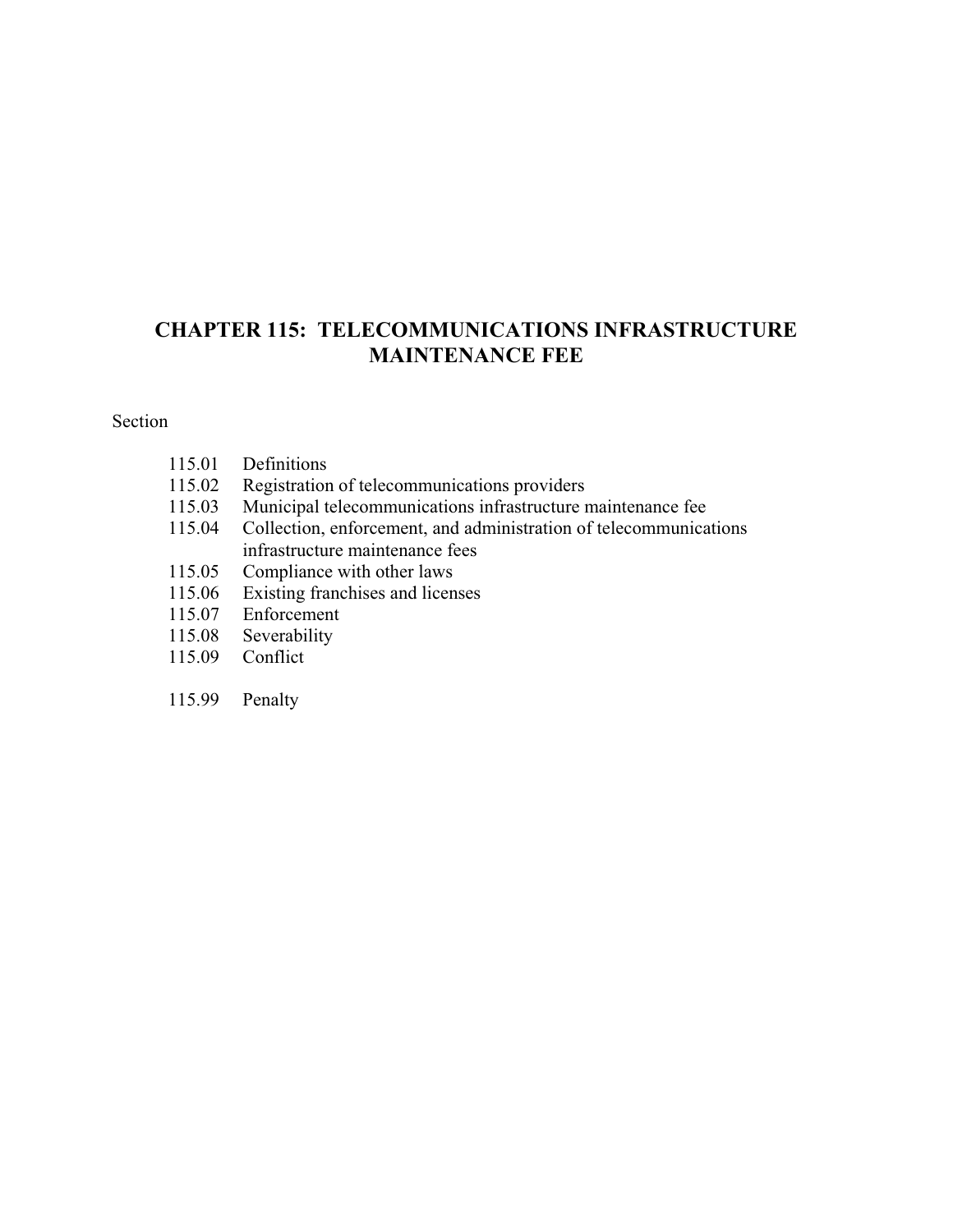### **§ 115.01 DEFINITIONS.**

As used in this chapter, the following terms shall have the following meanings:

*GROSS CHARGES.* The amount paid to a telecommunications retailer for the act or privilege of originating or receiving telecommunications within the Village, and for all services rendered in connection therewith, valued in money whether paid in money or otherwise, including cash, credits, services, and property of every kind or nature, and shall be determined without any deduction on account of the cost of such telecommunications, the cost of the materials used, labor or service costs, or any other expense whatsoever. In case credit is extended, the amount thereof shall be included only as and when paid. "Gross charges" for private line service shall include charges imposed at each channel point within the Village, charges for the channel mileage between each channel point within the Village, and charges for that portion of the interstate inter-office channel provided within the Village. However, "gross charges" shall not include:

(1) Any amounts added to a purchaser's bill because of a charge made under: (i) the fee imposed by this Section, (ii) additional charges added to a purchaser's bill under ILCS Ch. 220, Act 5, §§ 9-221 or 9-222 of the Public Utilities Act, (iii) amounts collected under ILCS Ch. 65, Act 5, § 8-11-17 of the Illinois Municipal Code, (iv) the tax imposed by the Telecommunications Excise Tax Act ILCS Ch. 35, Act 630, § 1 et seq., (v) 911 surcharges, or (vi) the tax imposed by Section 4251 of the Internal Revenue Code;

(2) Charges for a sent collect telecommunication received outside the Village;

(3) Charges for leased time on equipment or charges for the storage of data or information or subsequent retrieval or the processing of data or information intended to change its form or content. Such equipment includes, but is not limited to, the use of calculators, computers, data processing equipment, tabulating equipment, or accounting equipment and also includes the usage of computers under a time-sharing agreement;

(4) Charges for customer equipment, including such equipment that is leased or rented by the customer from any source, wherein such charges are disaggregated and separately identified form other charges;

(5) Charges to business enterprises certified under ILCS Ch. 220, Act 5, § 9- 222.1 of the Public Utilities Act to the extent of such exemption and during the period of time specified by the Village;

(6) Charges for telecommunications and all services and equipment provided in connection therewith between a parent corporation and its wholly owned subsidiaries or between wholly owned subsidiaries, and only to the extent that the charges between the parent corporation and wholly owned subsidiaries or between wholly owned subsidiaries represent expense allocation between the corporations and not the generation of profit other than a regulatory required profit for the corporation rendering such services;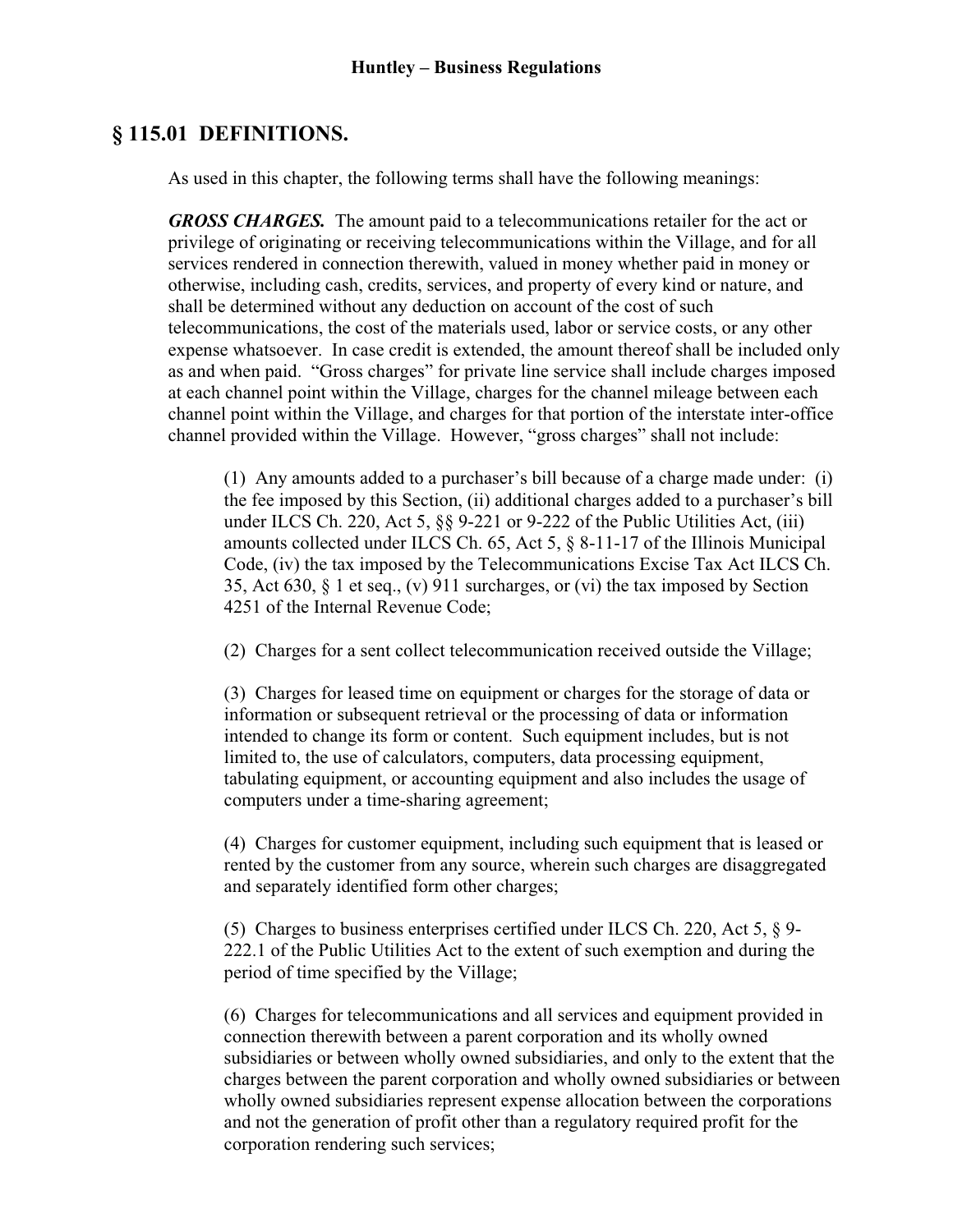## **Telecommunications Infrastructure Maintenance Fee**

(7) Bad debts ("bad debt" means any portion of a debt that is related to a sale at retail for which gross charges are not otherwise deductible or excludable that has become worthless or uncollectible, as determined under applicable federal income tax standards; if the portion of the debt deemed to be bad is subsequently paid, the retailer shall report and pay the tax on that portion during the reporting period in which the payment is made);

(8) Charges paid by inserting coins in coin-operated telecommunications devices; or

(9) Charges for telecommunications and all services and equipment provided to the Village.

*PUBLIC RIGHT-OF-WAY.* Any municipal street, alley, water, or public right of way dedicated or commonly used for utility purposes including utility easements wherein the Village has acquired the right and authority to locate or permit the location of utilities consistent with telecommunications facilities. "Public Right of Way" shall not include any real or personal Village property that is not specifically described in the previous sentence and shall not include Village buildings and other structures or improvements, regardless of whether they are situated in the public right-of-way.

*RETAILER MAINTAINING A PLACE OF BUSINESS IN THIS STATE.* This or any like term, means and includes any retailer having or maintaining within the State of Illinois, directly or by a subsidiary, an office, distribution facilities, transmission facilities, sales office, warehouse, or other place of business, or any agent or other representative operating within this state under the authority of the retailer or its subsidiary, irrespective of whether such place of business or agent or other representative is located here permanently or temporarily, or whether such retailer or subsidiary is licensed to do business in this state.

*SALE OF TELECOMMUNICATIONS AT RETAIL.* The transmitting, supplying, or furnishing of telecommunications and all services rendered in connection therewith for a consideration, other than between a parent corporation and its wholly owned subsidiaries or between wholly owned subsidiaries, when the gross charge made by one such corporation to another such corporation is not greater than the gross charge paid to the retailer for their use or consumption and not for sale.

*SERVICE ADDRESS.* The location of telecommunications equipment from which telecommunications services are originated or at which telecommunications services are received. If this is not a defined location, as in the case of wireless telecommunications, paging systems, maritime systems, air-to-ground systems, and the like, "service address" shall mean the location of the customer's primary use of the telecommunications equipment as defined by the location in Illinois where bills are sent.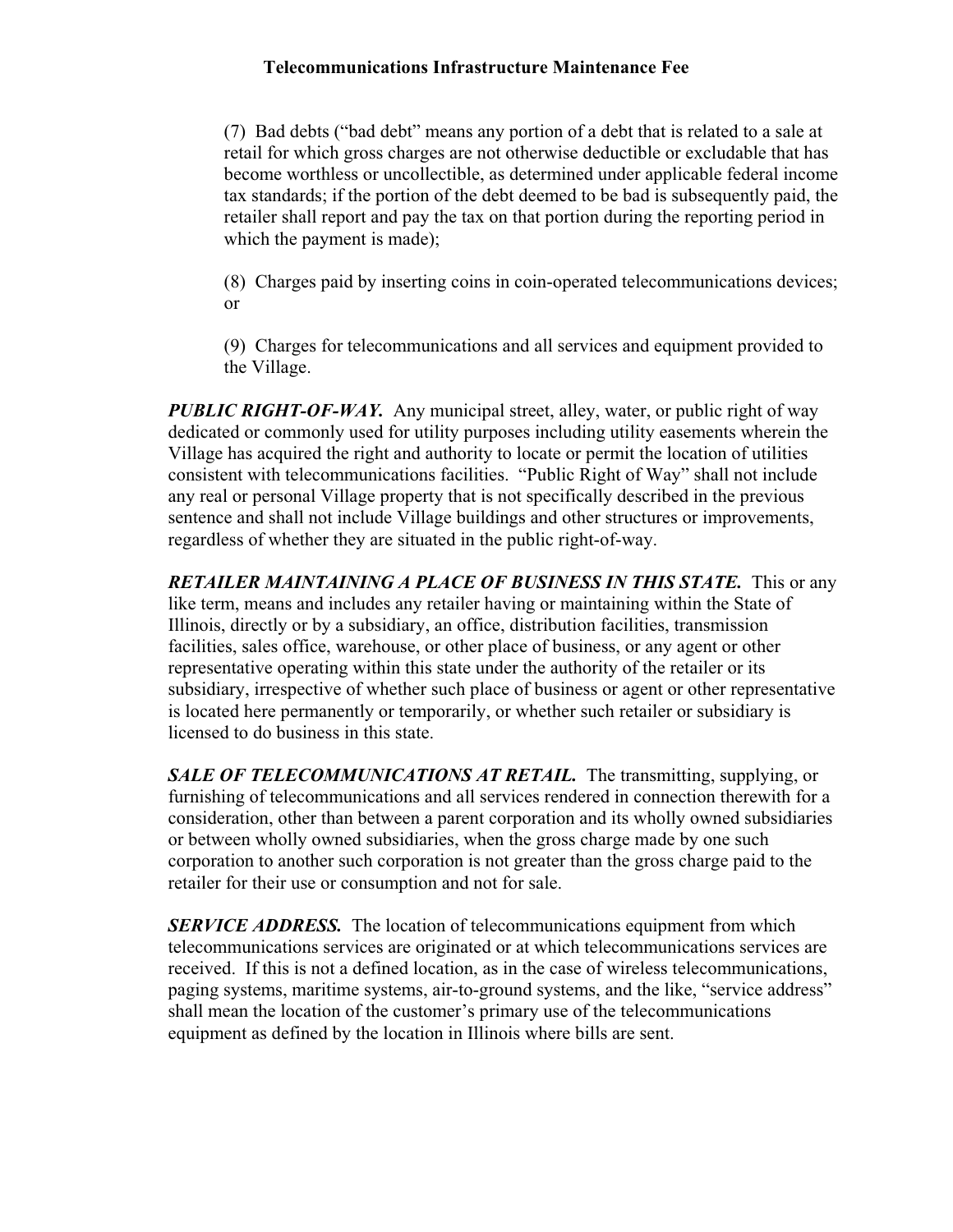*TELECOMMUNICATIONS.* This includes, but is not limited to, messages or information transmitted through use of local, toll, and wide area telephone service, channel services, telegraph services, teletypewriter service, computer exchange services, private line services, specialized mobile radio services, or any other transmission of messages or information by electronic or similar means, between or among points by wire, cable, fiber optics, laser, microwave, radio satellite, or similar facilities. Unless the context clearly requires otherwise, "telecommunications" shall also include wireless telecommunications as hereinafter defined. "Telecommunications" shall not include value added services in which computer processing applications are used to act on the form, content, code, and protocol of the information for purposes other than transmission. "Telecommunications" shall not include purchase of telecommunications by a telecommunications service provider for use as a component part of the service provided by him or her to the ultimate retail consumer who originates or terminates the end-to-end communications. Retailer access charges, right of access charges, charges for use of intercompany facilities, and all telecommunications resold in the subsequent provision and used as a component of, or integrated into, end-to-end telecommunications service shall not be included in gross charges as sales for resale. "Telecommunications" shall not include the provision of cable services through a cable system defined in the Cable Communications Act of 1984 (47 U.S.C. 521 and following) as not or hereafter amended or cable or other programming services subject to an open video system fee payable to the Village through an open video system as defined in the Rules of the Federal Communications Commission (47 C.D.F. 76.1550 and following) as now or hereafter amended.

#### *TELECOMMUNICATIONS PROVIDER.*

(1) Any telecommunications retailer;

(2) Any person that is not a telecommunications retailer that installs, owns, operates, or controls equipment in the public right-of-way that is used or designed to be used to transmit telecommunications in any form.

*TELECOMMUNICATIONS RETAILER* or *RETAILER* or *CARRIER.* Every person engaged in the business or making sales of telecommunications at retail as defined in this Section. The Village may, in its discretion, upon application, authorize the collection of the fee hereby imposed by any retailer not maintaining a place of business within this state, who, to the satisfaction of the Village, furnishes adequate security to ensure collection and payment of the fee. When so authorized, it shall be the duty of such retailer to pay the fee upon all of the gross charges for telecommunications in the same manner and subject to the same requirements as a retailer maintaining a place of business within the Village.

*WIRELESS TELECOMMUNICATIONS.* Any cellular mobile telephone services, personal wireless services as defined in Section 704(C) of the Telecommunications Act of 1996 (Public Law No. 104-104), 42 U.S.C. § 332(c)(7), as now or hereafter amended, including all commercial mobile radio services, and paging services. (Ord. 97-11-06-004, passed 11-6-97)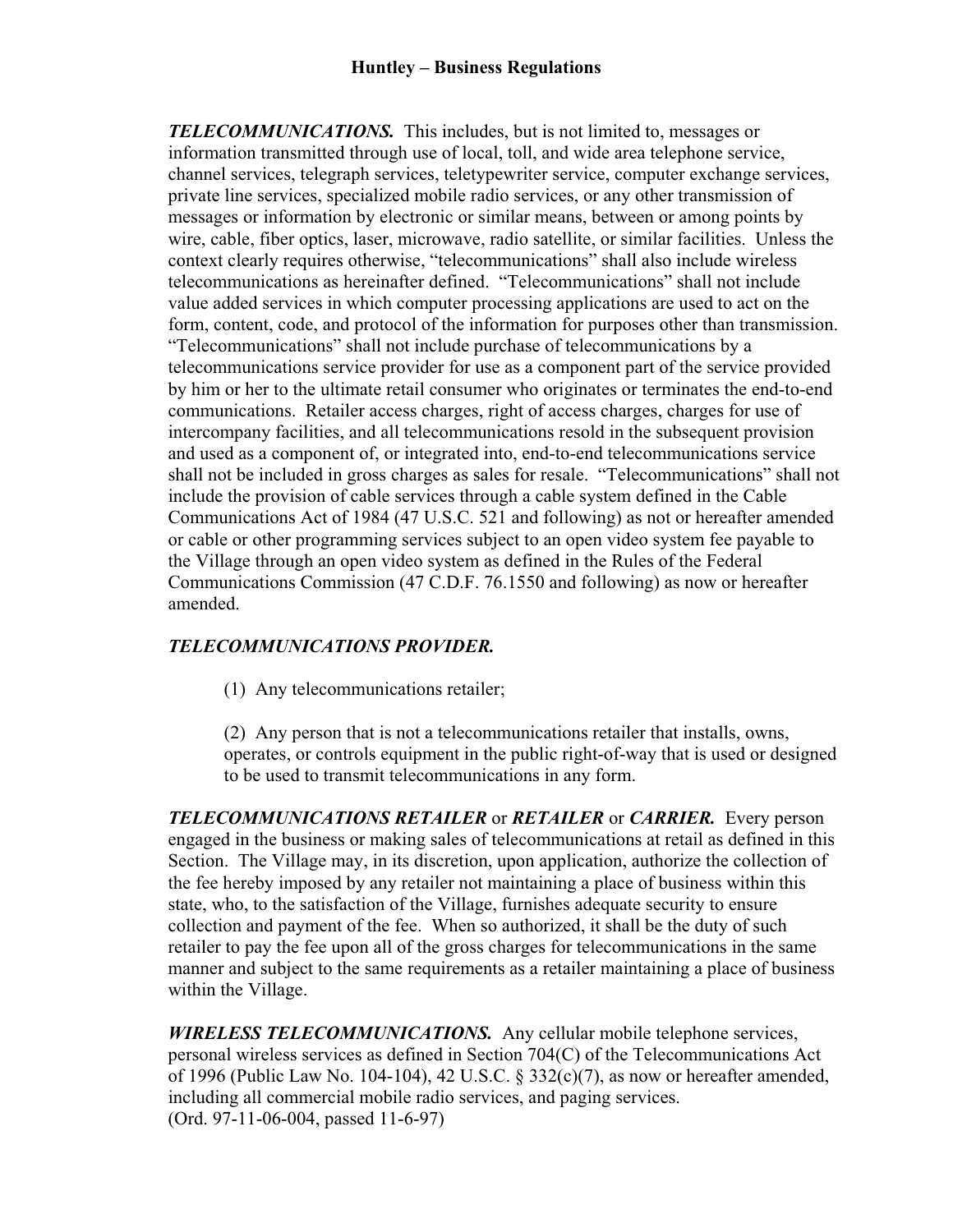#### **§ 115.02 REGISTRATION OF TELECOMMUNICATIONS PROVIDERS.**

 (A) Every telecommunications provider as defined by this chapter shall register with the Village within 30 days after the effective date of this chapter of becoming a telecommunications provider, whichever is later, on a form to be provided by the Village, provided, however, that any telecommunications retailer that has filed a return pursuant to § 115.04(C) shall be deemed to have registered in accordance with this section.

 (B) Every telecommunications provider who has registered with the Village pursuant to § 115.02(A) has an affirmative duty to submit an amended registration form or current return as required by § changes in the information provided by the telecommunications provider in the registration form or more recent return on file with the Village. (Ord. 97-11-06-004, passed 11-6-97)

### **§ 115.03 MUNICIPAL TELECOMMUNICATIONS INFRASTRUCTURE MAINTENANCE FEE.**

 (A) A Village telecommunications infrastructure maintenance fee is hereby imposed upon all telecommunications retailers in the amount of one per cent of all gross charges charged by the telecommunications retailer to service addresses within the Village for telecommunications originating or received in the Village.

 (B) Upon the effective date of the infrastructure maintenance fee authorized in this chapter, the Village infrastructure maintenance fee authorized hereunder shall be the only fee or compensation for the use of all public rights-of-way within the Village by telecommunications retailers. Imposition of the infrastructure maintenance fee provided under this chapter does not, however, serve as a limitation on the levying of any taxes or imposition of any fees otherwise authorized by law.

 (C) The Village telecommunications infrastructure maintenance fee authorized by this chapter shall be collected, enforced, and administered as set forth in § 115.04 of this chapter. (Ord. 97-11-06-004, passed 11-6-97)

### **§ 115.04 COLLECTION, ENFORCEMENT, AND ADMINISTRATION OF TELECOMMUNICATIONS INFRASTRUCTURE MAINTENANCE FEES.**

 (A) A telecommunications retailer shall charge to and collect from each customer an additional charge in an amount equal to the Village infrastructure maintenance fee attributable to that customer's service address.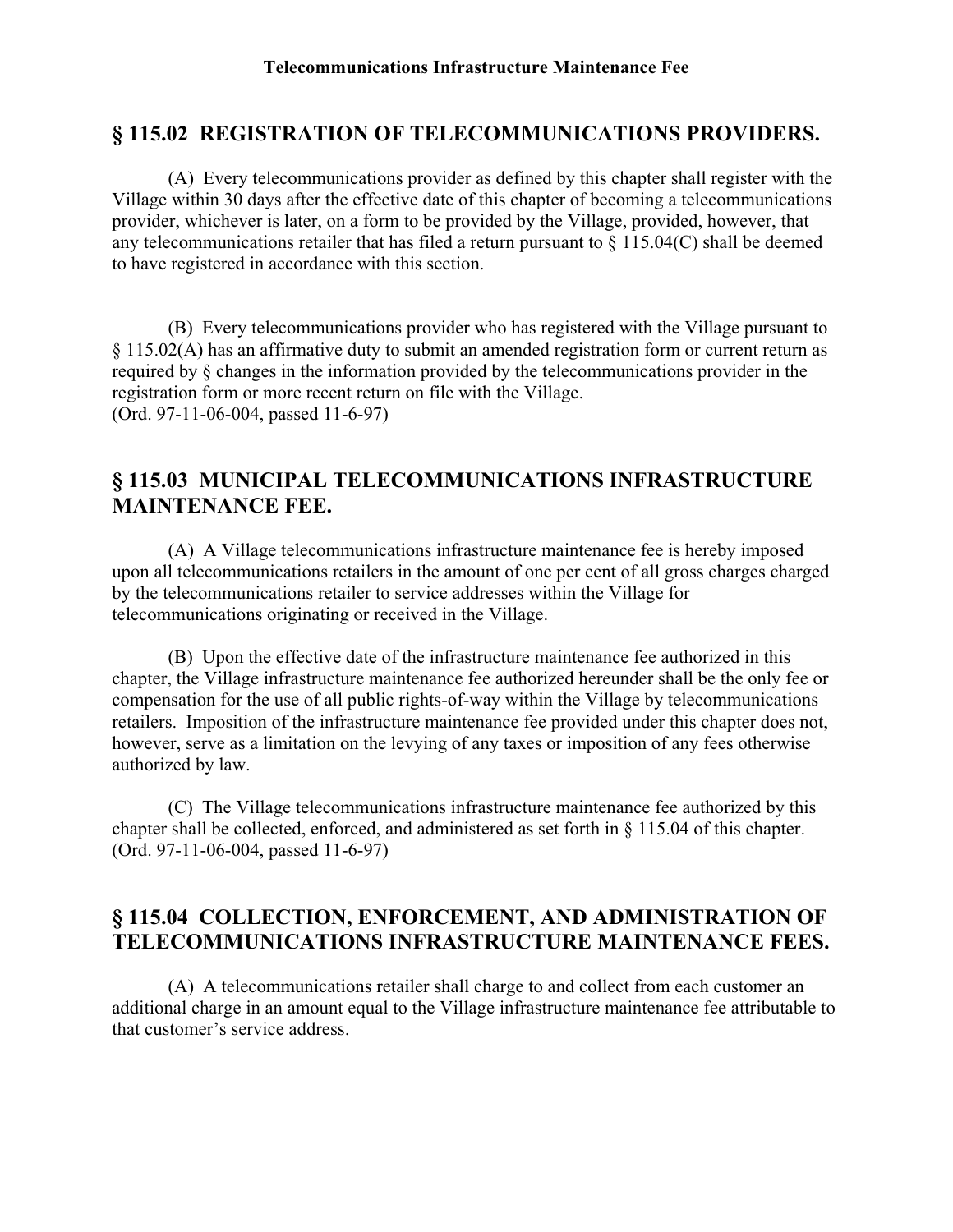#### **Huntley – Business Regulations**

 (B) Unless otherwise approved by the Village Manager, the infrastructure maintenance fee shall be remitted by the telecommunications retailer to the Village not later than the last day of the month subsequent to the month in which a bill is issued to the customer; provided, however, that the telecommunications retailer may retain an amount not to exceed 2 % of the Village infrastructure maintenance fee collected by it to reimburse itself for expenses incurred in accounting for and remitting the fee.

 (C) Remittance of the municipal infrastructure fee to the Village shall be accompanied by a return, in a form to be prescribed by the Village Manager, which shall contain such information as the Village Manager may reasonably require.

 (D) Any infrastructure maintenance fee required to be collected pursuant to this chapter and any such infrastructure maintenance fee collected by such telecommunications retailer shall constitute a debt owed by the telecommunications retailer to the Village. The charge imposed under § 115.04(A) by the telecommunications retailer pursuant to this chapter shall constitute a debt of the purchaser to the telecommunications retailer who provides such services until paid and, if unpaid, is recoverable at law in the same manner as the original charge for such services.

 (E) If it shall appear that an amount of infrastructure maintenance fee has been paid that was not due under the provisions of this chapter, whether as a result of a mistake of fact or an error of law, then such amount shall be credited against any infrastructure maintenance fee due, or to become due, under this chapter, from the telecommunications retailer who made the erroneous payment; provided, however, the Village Manager may request, and telecommunications retailer shall provide, written substantiation for such credit. However, no claim for such credit may be made more than three years after the date of the erroneous payment unless, (1) the credit is used only to offset a claim of underpayment made by the Village within the applicable statutory period of limitations, and (2) the credit derives form an overpayment made by the same telecommunications retailer during the applicable statutory period of limitations.

 (F) Amounts paid under this chapter by telecommunications retailers shall not be included in the tax base under any of the following acts as described immediately below:

> (1) *GROSS CHARGES* for purposes of the Telecommunications Excise Tax Act, ILCS Ch. 35, Act 630, § 1 et seq.;

> (2) *GROSS RECEIPTS* for purposes of the municipal utility tax as prescribed in ILCS Ch. 65, Act 5, § 8-11-2 of the Illinois Municipal Code;

> (3) *GROSS CHARGES* for purposes of the municipal telecommunications tax as prescribed in ILCS Ch. 65, Act 5, § 8-11-17 of the Illinois Municipal Code;

> (4) *GROSS REVENUE* for purposes of the tax on annual gross revenue of public utilities prescribed in ILCS Ch. 220, Act 5, § 2-202 of the Public Utilities Act.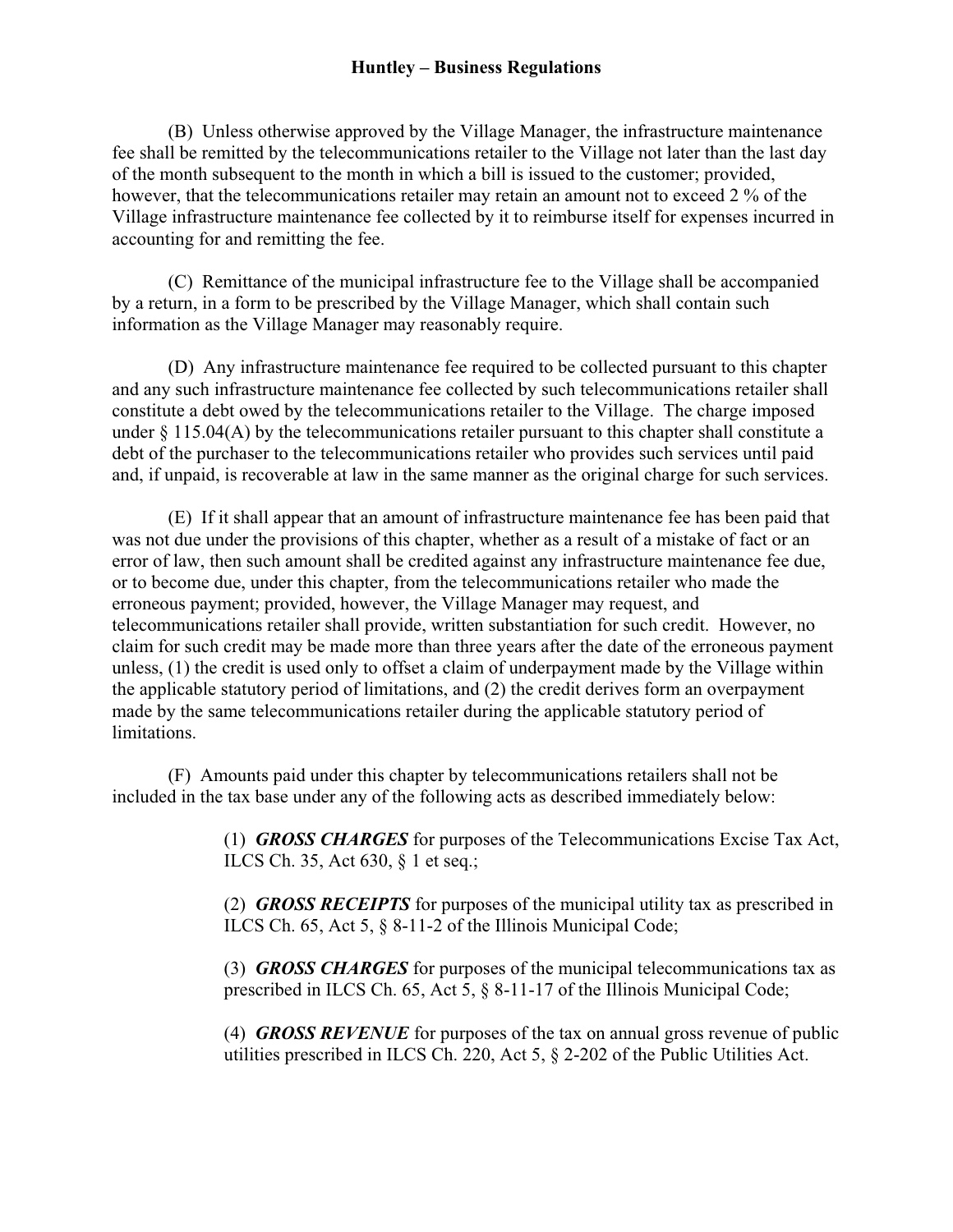## **Telecommunications Infrastructure Maintenance Fee**

 (G) The Village shall have the right, in its discretion, to audit the books and records of all telecommunications retailers subject to this chapter to determine whether the telecommunications retailer has properly accounted to the Village for the Village infrastructure maintenance fee. Any underpayment of the amount of the Village infrastructure maintenance fee due to the Village by the telecommunications retailer shall be paid to the Village plus five percent of the total amount of the underpayment determined in an audit, plus any costs incurred by the Village in conducting the audit, in an amount not to exceed five percent of the total amount of the underpayment determined in an audit. Said sum shall be paid to the Village within twenty-one days after the date of issuance of an invoice for same.

 (H) The Village Manager, or his or her designee, may promulgate such further or additional regulations concerning the administration and enforcement of this chapter, consistent with its provisions as may be required form time to time and shall notify all telecommunications retailers that are registered pursuant to § 115.02 of this chapter of such regulations.

(I) *Waiver fee and implementation.* 

(1) The Village hereby waives all fees, charges, and other compensation that may accrue, after the effective date of the waiver, to the Village by a telecommunications retailer pursuant to any existing Village franchise, license, or similar agreement with a telecommunications retailer during the time the Village imposes the telecommunications infrastructure maintenance fee. This waiver shall only be effective during the time the infrastructure maintenance fee provided for in this chapter is subject to being lawfully imposed on the telecommunications retailer and collected by the telecommunications retailer from the customer.

(2) The Village Clerk shall send a notice of the waiver by certified mail/return receipt requested to each telecommunications retailer with whom the Village has a franchise.

(3) The Village infrastructure maintenance fee provided for in this chapter shall become effective and imposed on the first day of the month not less than 90 days after the Village provides written notice by certified mail to each telecommunications retailer with whom the Village has an existing franchise, license, or similar agreement that the Village waives all compensation under such existing franchise, license, or similar agreement during such time as the fee is subject to being lawfully imposed and collected by the retailer and remitted to the Village. The infrastructure maintenance fee shall apply or gross charges billed on or after the effective date as established in the preceding sentence.

(Ord. 97-11-06-004, passed 11-6-97)

# **§ 115.05 COMPLIANCE WITH OTHER LAWS.**

 Nothing in this chapter shall excuse any person or entity from obligations imposed under any law, including but not limited to:

(A) Generally applicable taxes; and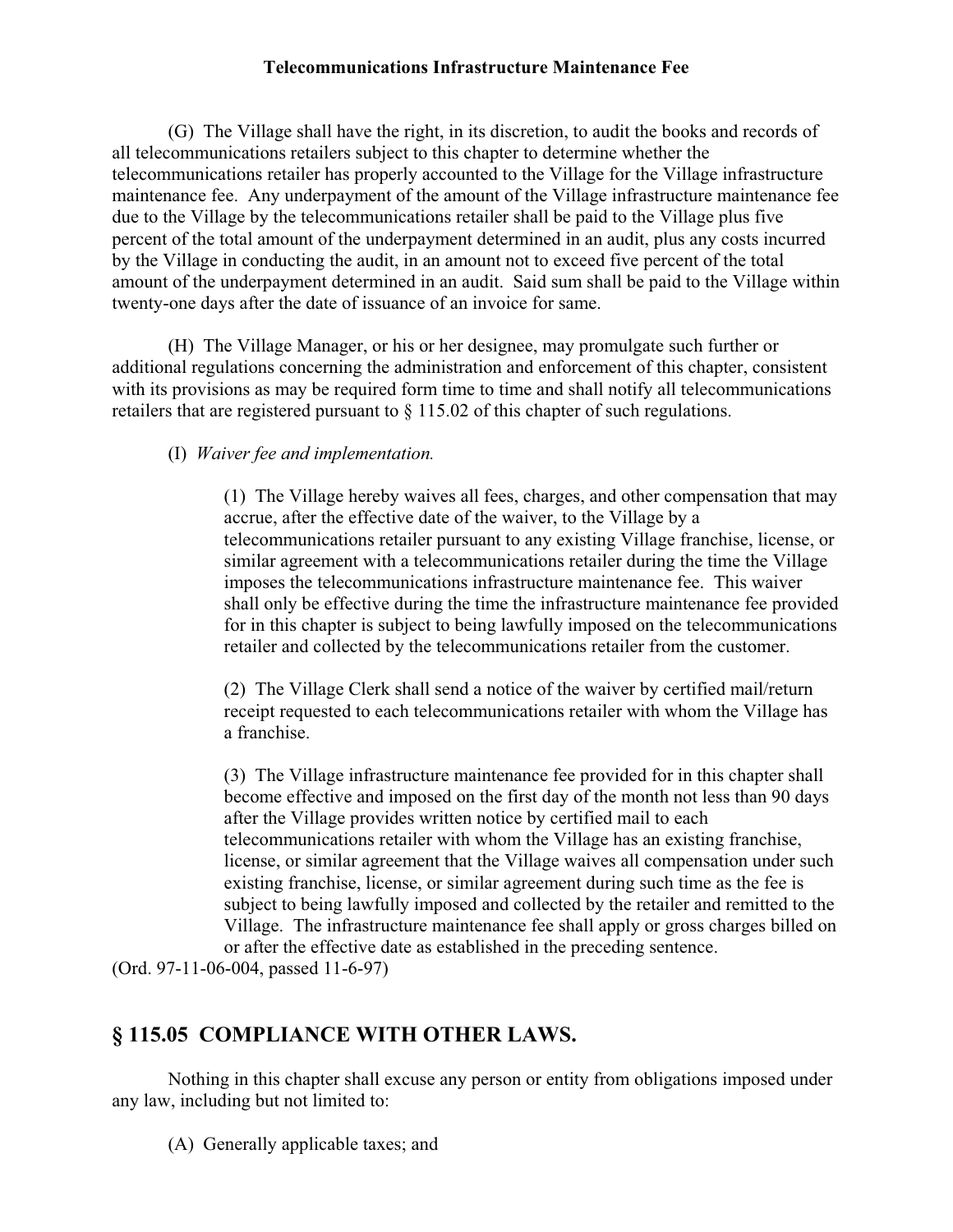### **Huntley – Business Regulations**

 (B) Standards for construction on, over, under, or within, use of or repair of the public rights-of-way, including standards relating to free standing towers and other structures upon the public rights-of-way, as provided; and

 (C) Any liability imposed for the failure to comply with such generally applicable taxes or standards governing construction on, over, under, or within, use of or repair of the public rights-of-way; and

 (D) Compliance with any ordinance or provision of this code concerning uses or structures not located on, over, or within the right-of-way. (Ord. 97-11-06-004, passed 11-6-97)

# **§ 115.06 EXISTING FRANCHISES AND LICENSES.**

 Any franchise, license, or similar agreements between telecommunications retailers and the Village entered into before the effective date of this chapter regarding the use of public rights-of-way shall remain valid according to and for their stated terms except for any fees, charges, or other compensation to the extent waived. (Ord. 97-11-06-004, passed 11-6-97)

#### **§ 115.07 ENFORCEMENT.**

 Nothing in this chapter shall be construed as limiting any additional or further remedies that the Village may have for enforcement of this chapter. (Ord. 97-11-06-004, passed 11-6-97)

### **§ 115.08 SEVERABILITY.**

 If any section, subsection, sentence, clause, phrase, or portion of this chapter is for any reason held invalid or unconstitutional by any court of competent jurisdiction, such portion shall be deemed a separate, distinct, and independent provision and such holding shall not affect the validity of the remaining portions hereof. (Ord. 97-11-06-004, passed 11-6-97)

#### **§ 115.09 CONFLICT.**

 This chapter supersedes all ordinances or parts of ordinances adopted prior hereto which are in conflict herewith, to the extent of such conflict. (Ord. 97-11-06-004, passed 11-6-97)